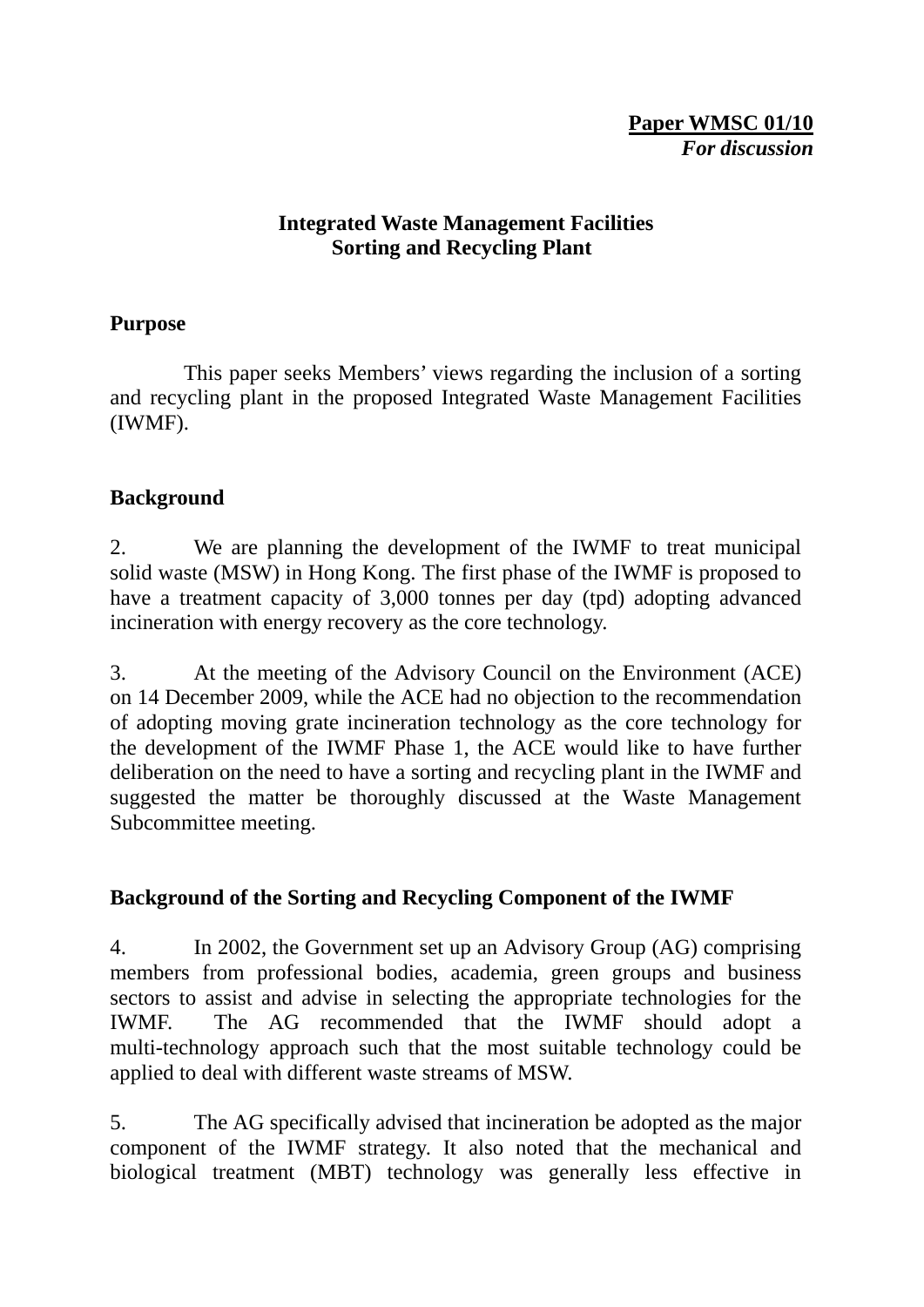reducing the volume of waste for landfill disposal (could reduce the MSW by only around 50% in volume), had a relatively large footprint and rather limited outlets for its products (such as Refuse Derived Fuel (RDF) or low grade compost etc.). These constraints limit the opportunity for large-scale MBT application in Hong Kong. However, use of MBT could be considered at suitable scale under particular circumstances and as a component of the overall IWMF strategy. These recommendations were incorporated in the Government's "A Policy Framework for the Management of Municipal Solid Waste (2005-2014)" promulgated in December 2005.

6. Subsequently, a delegation of the ACE visited some waste treatment facilities in the Netherlands and Germany in March 2006. The delegation visited the Hannover Waste Treatment Centre, which was a MBT Plant, and had the following observations which were reported in the ACE Paper 10/2006:

- (i) The plant required a large area of about 25 ha. to handle 200,000 tonnes of MSW per year, and despite it could reduce the volume of MSW by some 50%, the remaining 50% would still need to be disposed of at landfills;
- (ii) Debris and dust problems were found in the sorting area, and there were potential odour problems which needed to be addressed if MBT was to be applied to Hong Kong;
- (iii) MBT produced RDF which still needed to be incinerated. Hence, MBT had to go with incineration. In some situations, there were no profitable outlets for the RDF. The MBT operators would therefore need to pay to the incineration plants for the treatment and disposal of RDF; and
- (iv) Given the circumstances of Hong Kong and the problems highlighted in (i) to (iii), it seemed not practical to handle MSW by MBT as the core technology for waste treatment. Nevertheless, small scale of mechanical treatment (MT) for source-separated mixed recyclables<sup>1</sup> might be considered.

1

<sup>&</sup>lt;sup>1</sup> In some places, citizens are required to separate their waste at source into two categories, viz. clean recyclables and contaminated waste. The source-separated recyclables including mixture of clean aluminium can, paper and plastic etc. would be collected to a sorting/recycling facility for sorting for further recycling.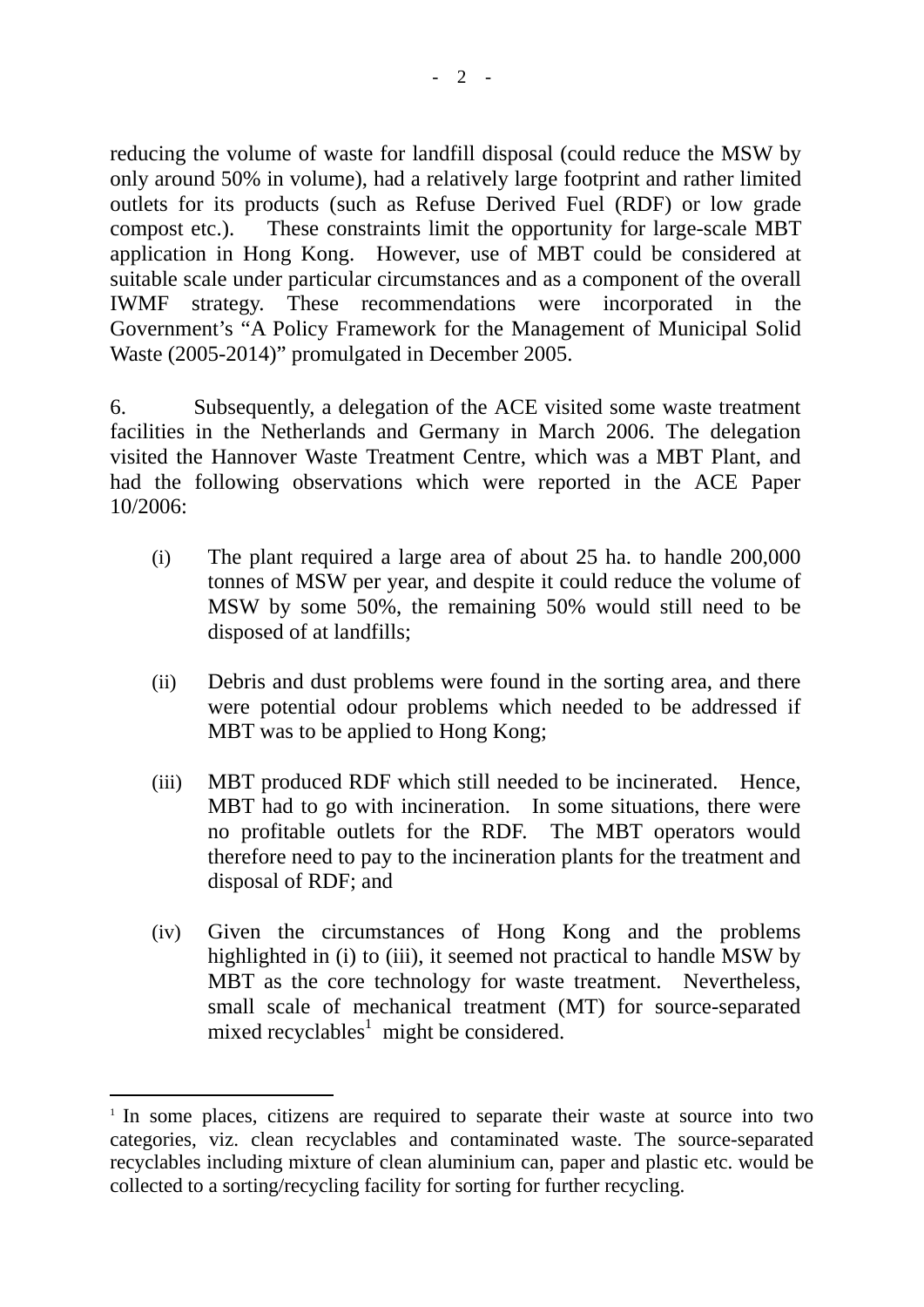7. Hence, in ACE Paper 11/2006, the delegation recommended that for the treatment of waste, mechanical sorting and recycling plants could be used for source-separated mixed recyclables. Based on the German experience, the MBT method for un-sorted mixed MSW should not be applied to Hong Kong.

8. Having considered the views of the AG and ACE, the planned IWMF Phase I is not proposed to adopt large scale MBT as the core technology. Regarding the ACE's recommendation of setting up small scale mechanical sorting and recycling plant (para 6 (iv)) and our general lack of a collection system for mixed recyclables in Hong Kong, it is our original proposal to include a limited scale sorting and recycling plant in the IWMF. We had in fact included this recommendation to the ACE in January 2008 when we reported on the IWMF initial site search result.

# **Review of Sorting and Recycling Plant**

9. At the ACE meeting on 14 December 2009 when discussion was held on the sorting and recycling plant, there were mixed views on whether this facility should be incorporated in the IWMF. The ACE hence suggested that the matter be carefully re-considered with a view to coming up with a recommendation on whether a sorting and recycling plant should be incorporated in the IWMF. If so, what should the recommended technology and the scale of operation be (extract of the relevant discussion at the ACE meeting is at the **Annex**).

10. We have reviewed the matter and come up with the following analysis regarding the pros and cons of incorporating a sorting and recycling plant in the proposed IWMF.

# Pros

- (i) AG has recommended Hong Kong to adopt a multi-technology approach to tackle the MSW problem. Hence, incorporating a sorting and recycling plant in the proposed IWMF will align with the vision of developing a multi-technology facility;
- (ii) Though incineration technology would be the core technology for the IWMF, the resources devoted to the sorting and recycling plant could be seen as part of the Government's effort to recycle useful waste before it is incinerated or landfilled; and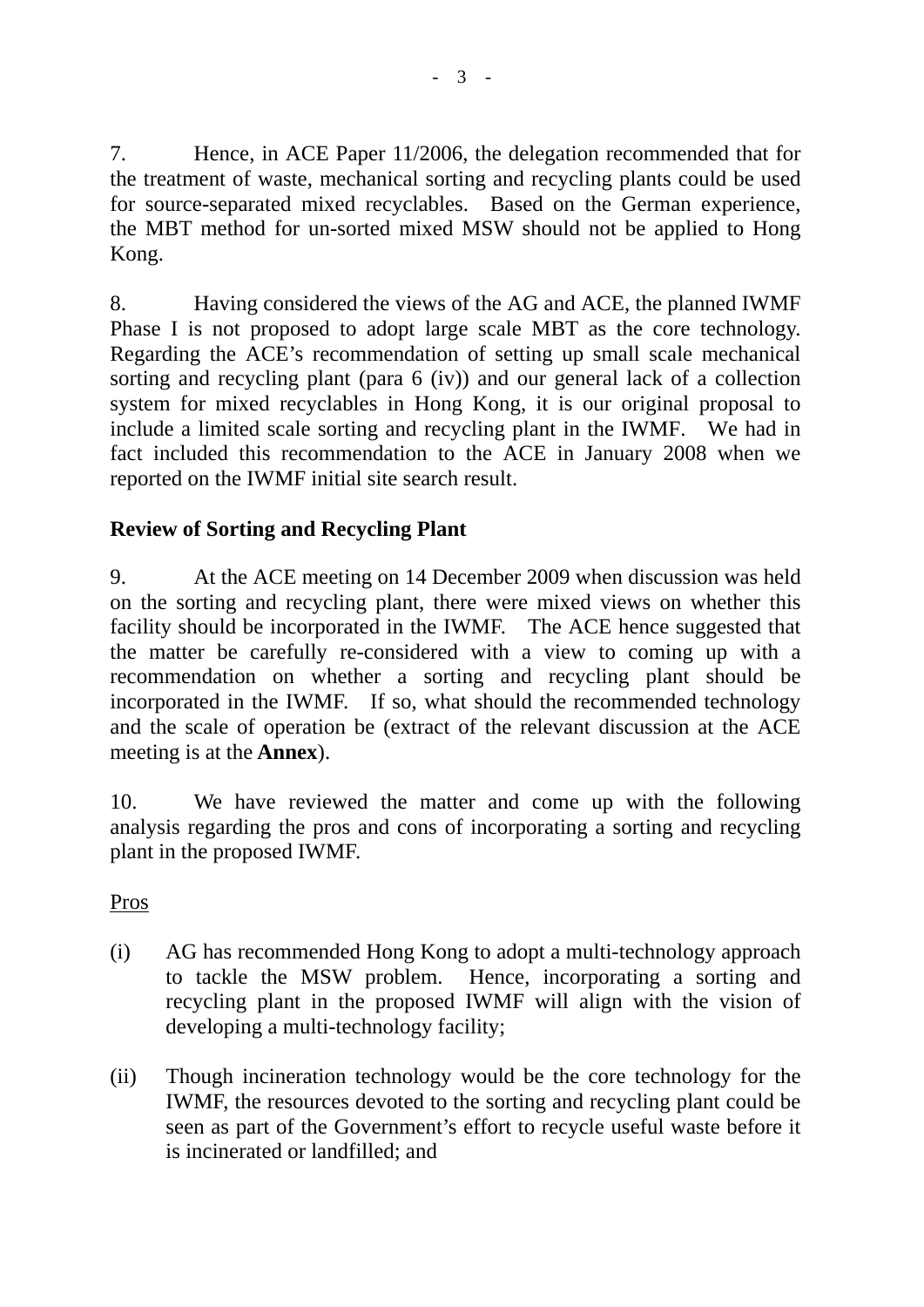(iii) The inclusion of a sorting and recycling plant in the IWMF project could provide useful local experience and information for further consideration of the application of non-incineration technology for MSW management in Hong Kong.

# Cons

1

- (i) Overseas experience reveals that successful operation of sorting and recycling plant for source-separated mixed recyclable requires a good and effective collection system for these recyclables. At present, while source separation of waste is being promoted and is wider applied than before in Hong Kong, there is still scope for improvement. In view of this, the volume of MSW suitable for sorting and recycling is likely to be limited. This would limit the feasibility of wide application of sorting and recycling operation for the treatment of waste in Hong Kong ;
- (ii) The development of two organic waste treatment facilities and a proposal to implement a mandatory Producer's Responsibility Scheme for waste electrical and electronic equipment (WEEE) are being pursued. The latter proposal will involve the setting up of facilities and plants to collect and recycle WEEE. These facilities will meet the purpose of sorting and recycling of organic wastes and certain recyclables and the case for incorporating a sorting and recycling plant for demonstration is weakened;
- (iii) As compared to incineration, the sorting and recycling plant would require a relatively large footprint. The incorporation of a sorting and recycling plant capable of handling up to 200 tpd of MSW will require 1-2 ha of site area and the construction/annual operational  $costs<sup>2</sup>$  would be some HK\$150 million and HK\$30 million per year respectively.
- (iv) Overseas experience has revealed that there might have debris and dust, as well as odour problems associated with the operation of the sorting and recycling plant; and

 $2$  There are wide variations in construction and operation costs for different sorting and recycling plants. The figures quoted are the construction and operation costs of a 200 tpd MBT plant in Tel Aviv, Israel.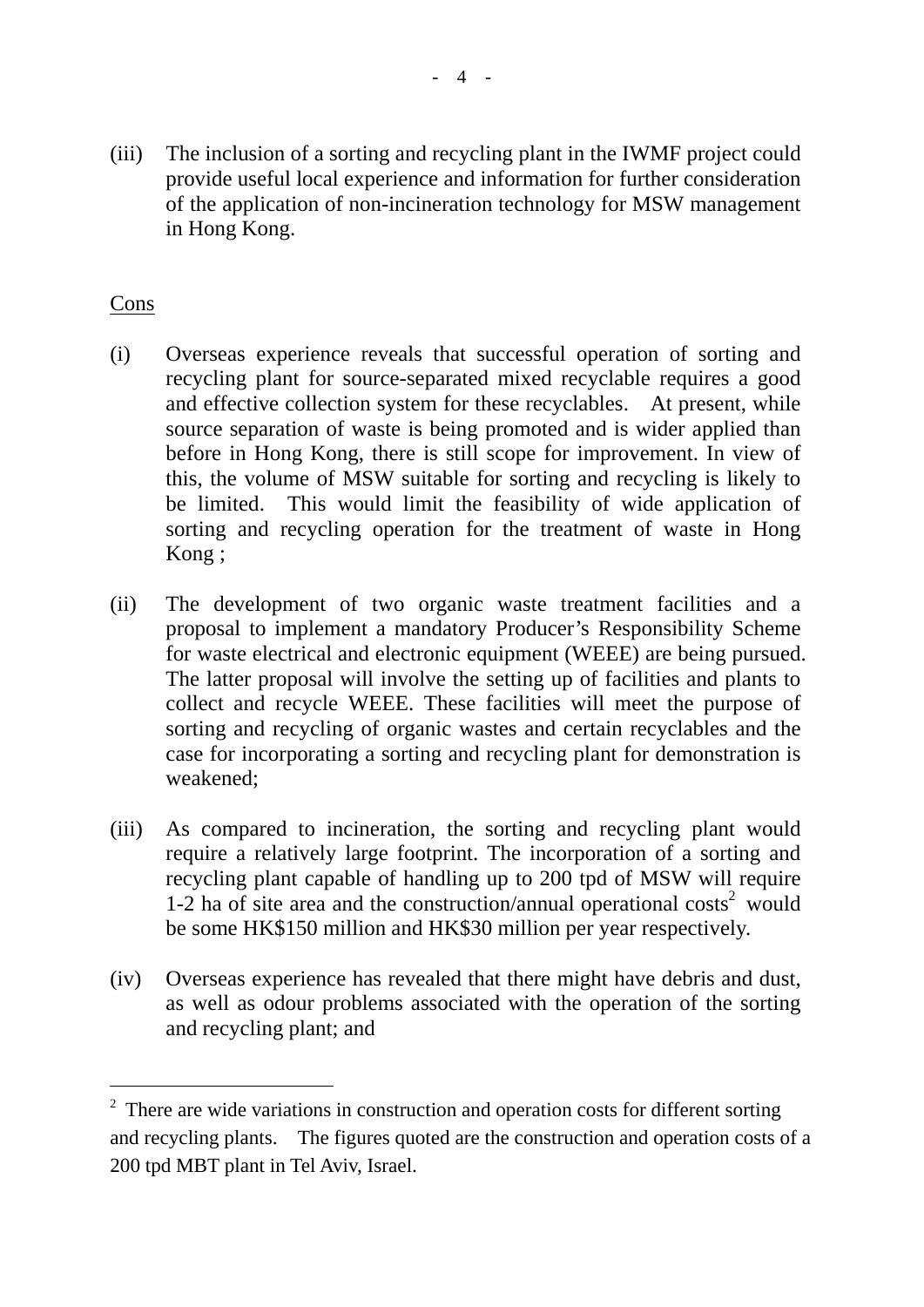11. The Sub-committee is invited to advise if a sorting and recycling plant should be incorporated in the proposed IWMF. In the event that such a plant is found desirable, we need to consider what should the technology be and the suggested scale. On this, the review carried out by our consultant under the feasibility study elaborated on two options. First, MT is a well-proven technology which could recover materials such as metal, plastic and glass, etc. from the MSW. It is relatively simple to implement. However, the technology could only reduce the volume of MSW marginally (by less than 20%). Moreover, it would have the potential problems of debris, dust and odour as observed by the ACE delegation in their visit. The waste residues of MT would also contain substantial energy contents and biodegradable matters. Further biological or thermal treatment would be required if the waste residues are to be stabilized so as to avoid generation of landfill gas and leachate prior to disposal at landfills. If the remaining 80% of MSW is then incinerated, the estimated 160 tpd of MSW will generate some 80,000 kWh of electricity per day for export to the power grid and the volume will be reduced to about 10%.

12. Alternatively, if it is decided to produce a more stable waste residue and to maximize the recovery of energy from the biodegradable matters, the review has suggested that MBT with the adoption of anaerobic digestion be considered. This is because this technology can produce biogas for energy generation and achieve a comparatively higher waste volume reduction than MT. Overseas experience also finds that MBT with anaerobic digestion is commonly applied in international context. As regard the size of operation, the review has suggested a plant capacity of 200 tpd, noting that the minimum capacity for an economical operation of MBT plant is between 150 tpd to 220 tpd. For a plant with a capacity of 200 tpd, it could recover some 15 tpd of recyclable materials, produce 40 tpd of low quality compost, and 10,000  $\text{m}^3/\text{d}$  of biogas per day which could generate some 9,000 kWh of electricity for export to the power grid on a daily basis. The MBT plant could reduce the volume of waste for final disposal by some 50%. However, as pointed out by the ACE delegation, the plant needs careful management so as to avoid the debris, dust, and odour problems which are commonly found during the operation of these plants.